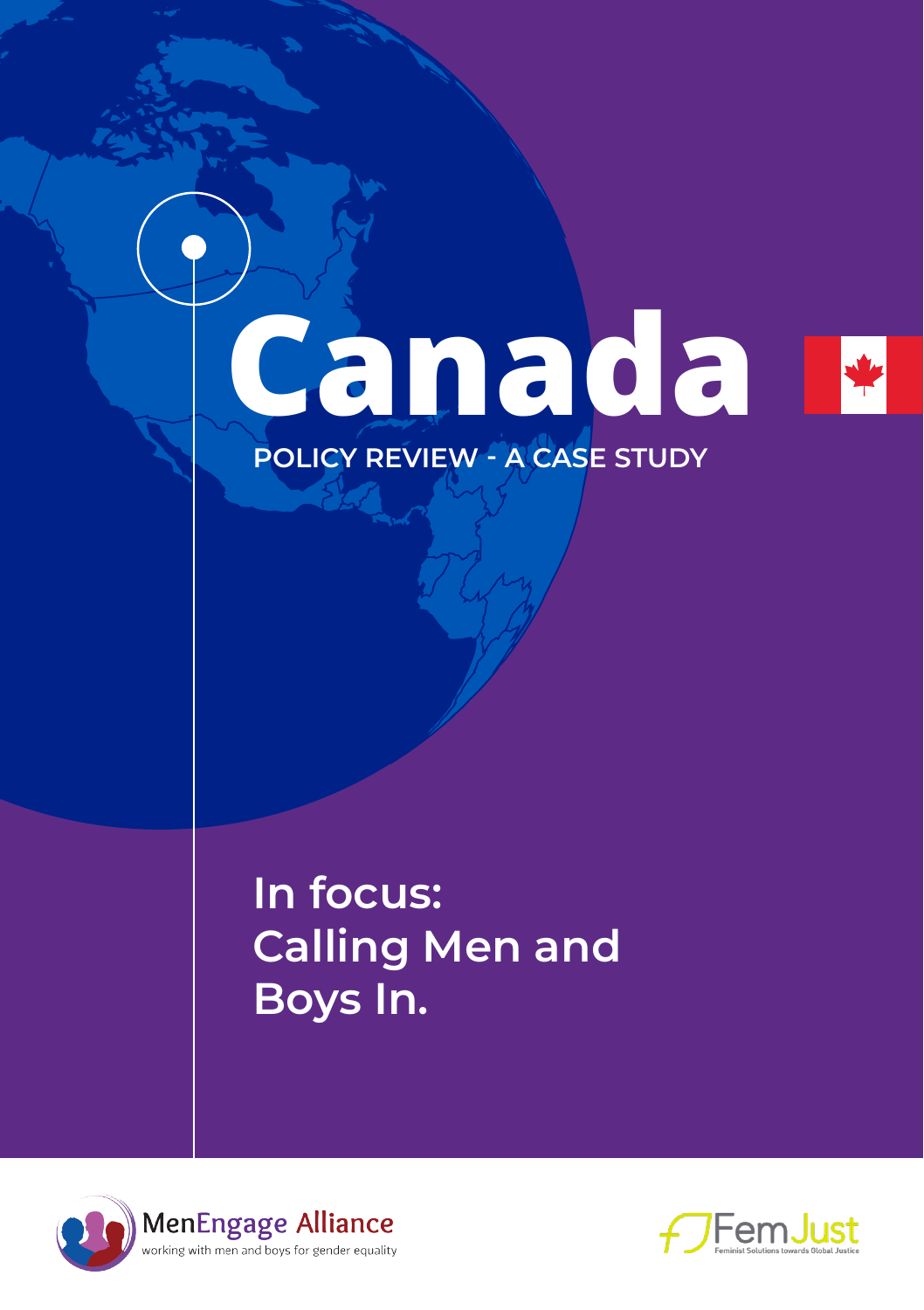**What we heard:** 

### **Report from the Roundtables on Engaging Men and Boys to Advance Gender Equality**

Discourse on engaging men and boys varies across different provinces and territories in Canada. Social media, investigative journalism, and progressive public campaigns have elevated the public's understanding and drawn threads between harmful masculinities and gender-based discrimination. This has made patriarchy real, tangible, and visible. Currently, a federal policy on preventing and addressing GBV exists but a national policy, which entails a collaborative process and which provinces would be bound by, does not.



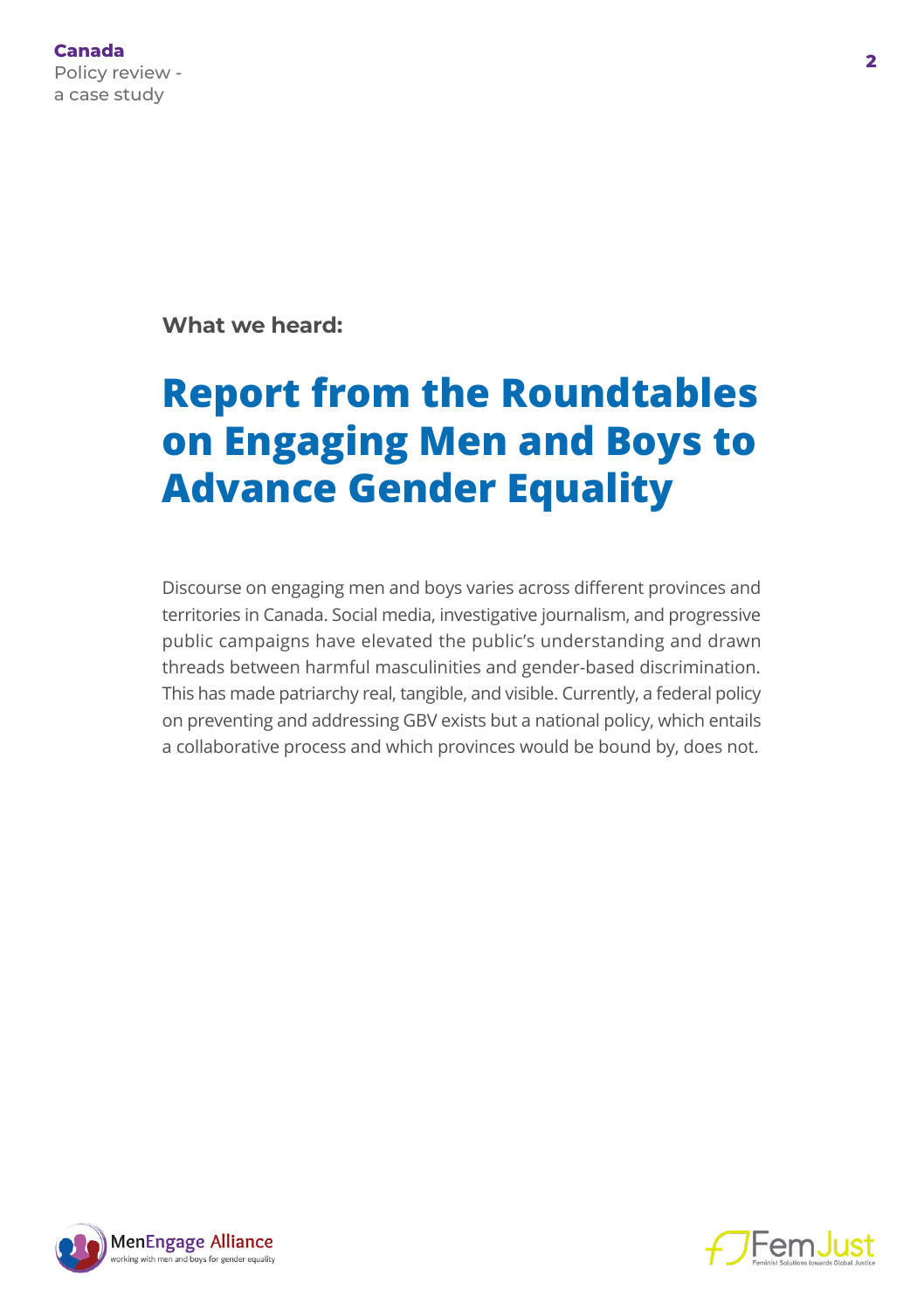This is part of a series of policy reviews developed in partnership between MenEngage Global Alliance and FemJust.

Find out more about the methodology used to review this policy – and how you can use it to hold law-makers and policy implementing institutions accountable from national to global levels – at [menengage.org/advocacy.](https://www.menengage.org/advocacy)

The policy was reviewed independently against a methodological framework that assesses the policy against a range of criteria. Qualitative and quantitative data were collected from interviews, document reviews, and survey responses.

Interviews and respondents included feminist, LGBTIQ and youth activists, and people from government and UN officials, and academia. Find out more about the methodology and detailed results for Canada and other countries assessed at [menengage.org/advocacy.](https://www.menengage.org/advocacy)

#### **NOTE:**

Because the policy process has not yet moved to implementation, we were not able to gather sufficient data develop a scorecard for this country, and as such, share only the case study below.

[www.menengage.org](https://www.menengage.org)



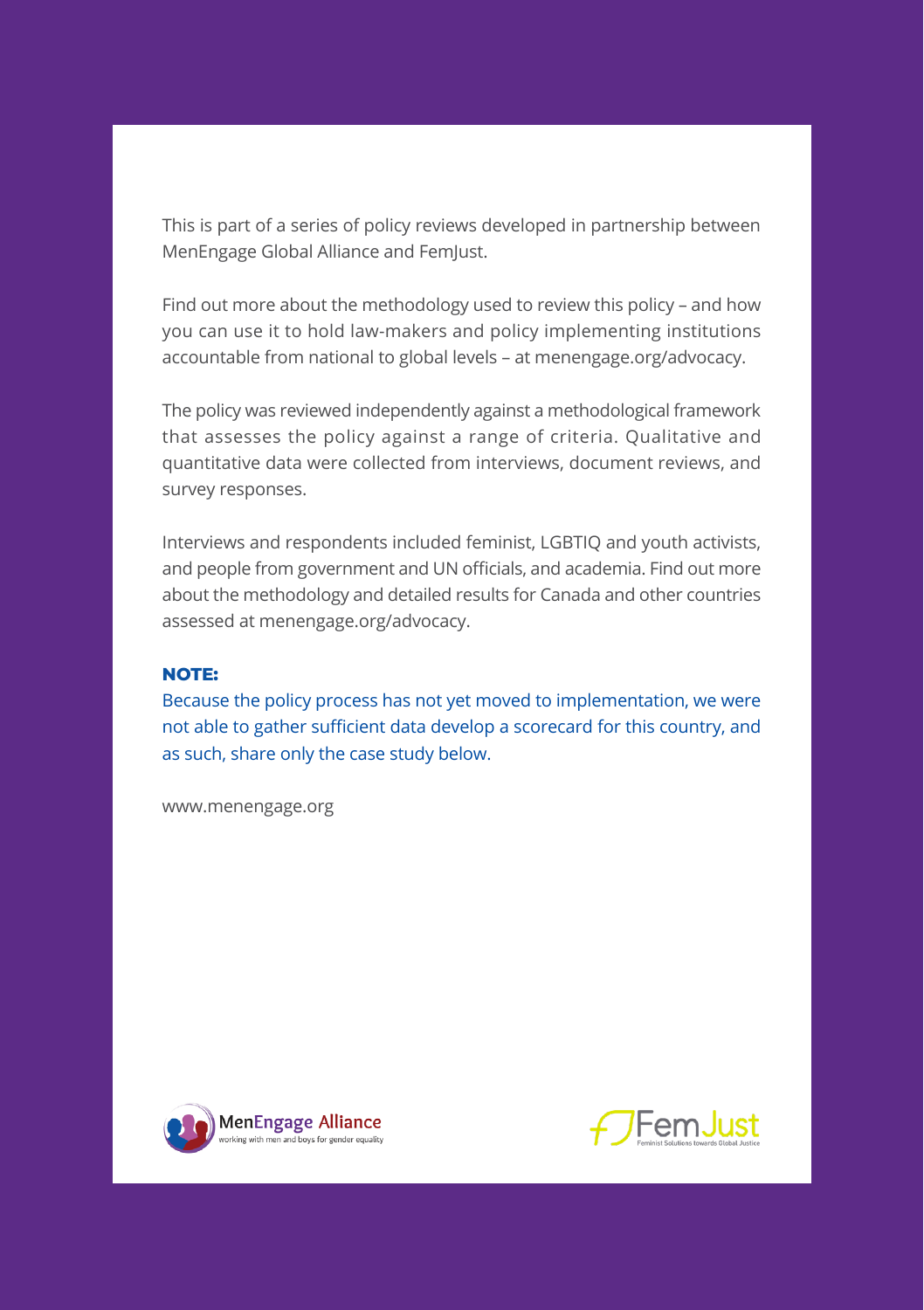### **How has this policy been analysed?**

The policy was analysed based on its alignment to the following frameworks through all phases of the policy process:

**1. Intersectional Feminist analysis**

**2. Human rights-based approach**

**3. The socio-ecological model**

The policy's approach towards engaging men and boys through a feminist policy process is assessed across four areas:





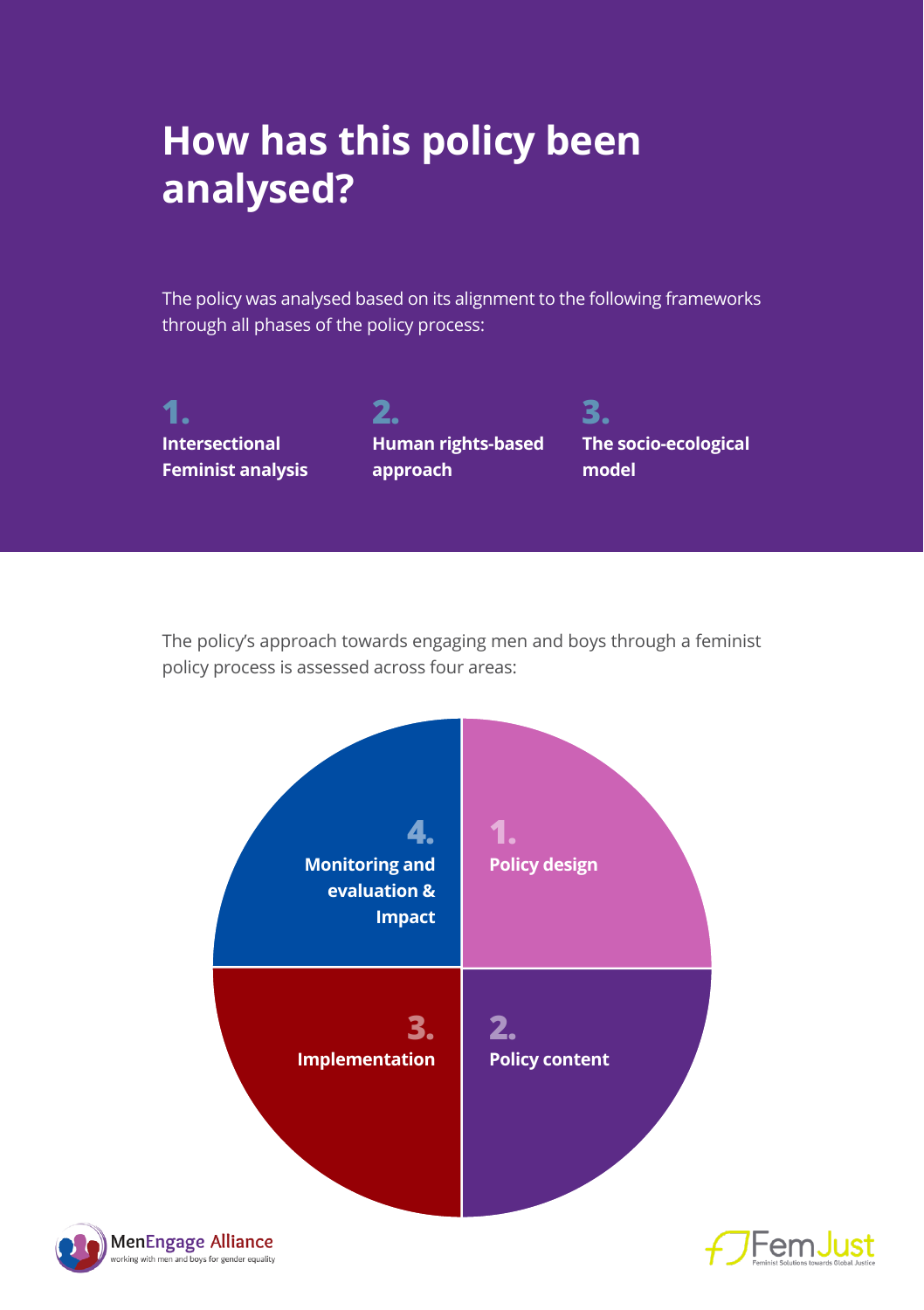### **What makes a policy gender-transformative?**

A gender-transformative policy aims to: dismantle harmful and oppressive social and gender norms, create new norms that affirm people of all gender identities and expressions, and redistribute gendered and other intersecting forms of power and privilege. It also puts into practice the human rights principles of participation, empowerment, accountability, transparency, and centering the most affected and the most marginalized, among others.

It appropriately conceptualizes and analyzes the problem in focus - for example, gender inequality or gender-based violence or adverse sexual and reproductive health outcomes. This includes identifying the power imbalances created by gender norms and stereotypes, and how these intersect with other forms of oppression. It does not perpetuate existing gender norms and stereotypes in its framing, assumptions or strategies.

It recognizes the leadership of feminist and queer movements and meaningfully engages them at all stages of the policy process, from design to implementation to evaluation. At its heart, a gender-transformative policy is accountable to all those who have been historically oppressed by patriarchal norms, discrimination and violence, including girls, women, trans, non-binary and queer people.

When a gender-transformative policy engages men and boys, it does so in service of the mission of achieving a gender just society, social and political institutions, and policy framework. Specific strategies call on and enable them to recognize and dismantle patriarchal power and privilege utilizing an intersectional feminist approach. Strategies to engage men and boys do not operate in a silo, rather form part of a comprehensive strategic framework to achieve gender transformation and equality.



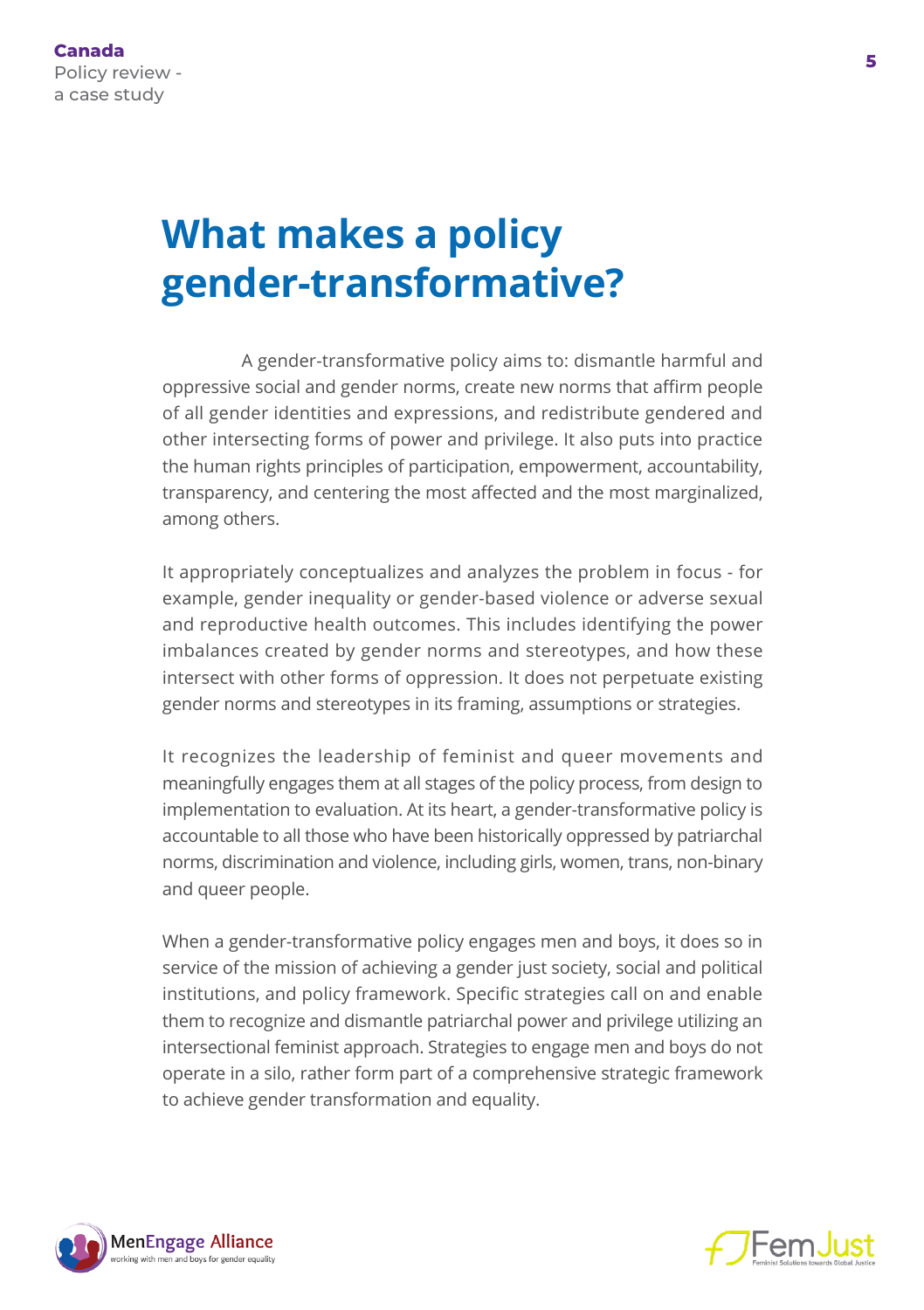**In 2017, Women and Gender Equality Canada (WAGE)1 initiated a series of roundtable discussions that brought together over 200 participants to discuss engaging men and boys for gender equality as part of the government's initial steps towards developing a federal strategy. White Ribbon, an organization that engages men and boys in the prevention of GBV, supported the government to conceptualize and create a framework for the roundtable consultations. Unfortunately, inadequate time and financial resources to ensure that the guidance was the result of wider collaboration inhibited broad participation- including of feminist movement partners - in this conceptualization process.**

Although the consultations took place in 2017, it took two years to issue the report (released in November 2019), and even still, the government stops short of making any commitments in it.

1. Women and Gender Equality Canada, formerly Status of Women Canada, is a federal department of the government of Canada.



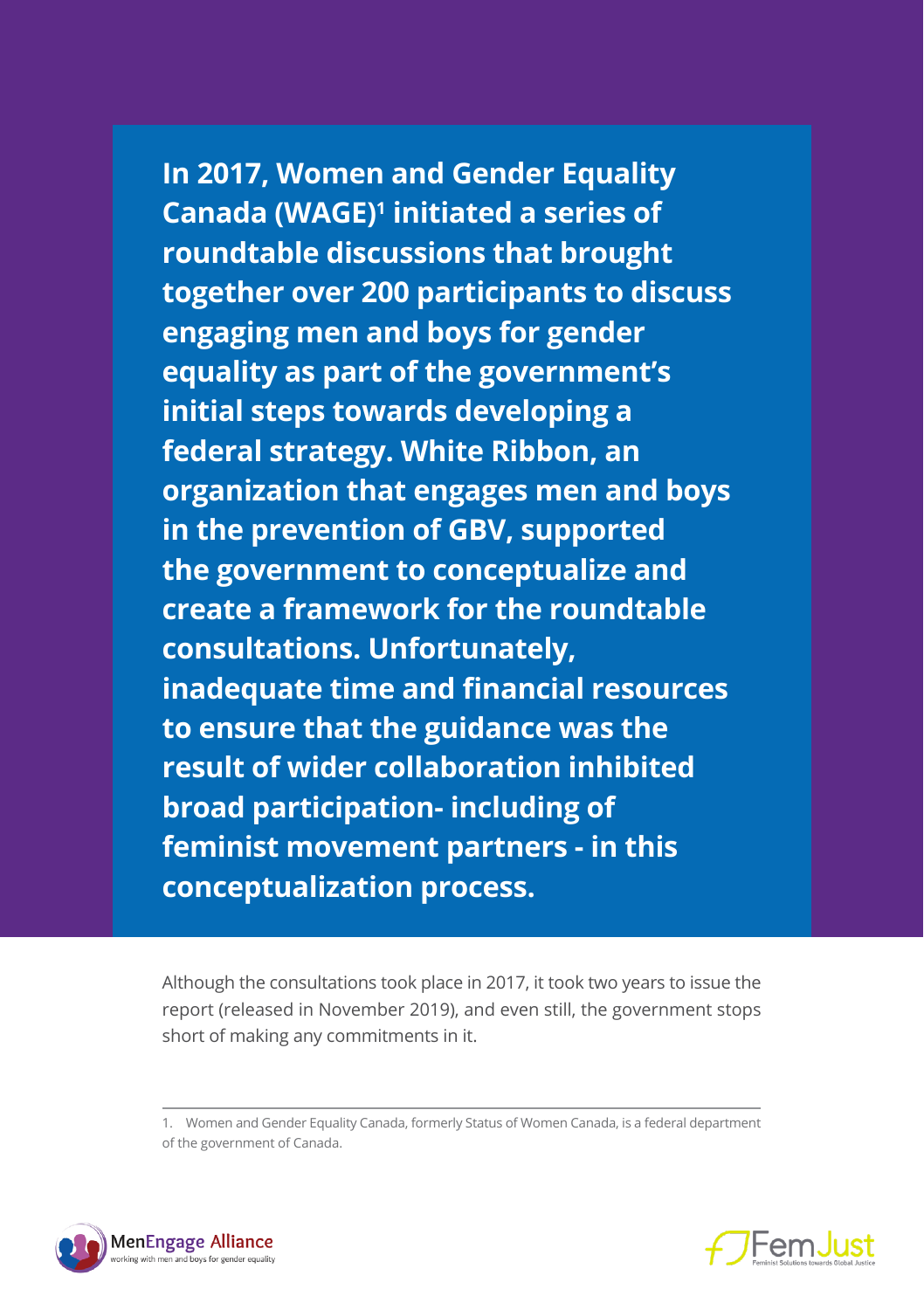**"Under the banner of feminism over the last 70 years, we've had a conversation about women's roles and identity, but we've been missing that parallel conversation for, with, and about men."** 

**KEY INFORMANT**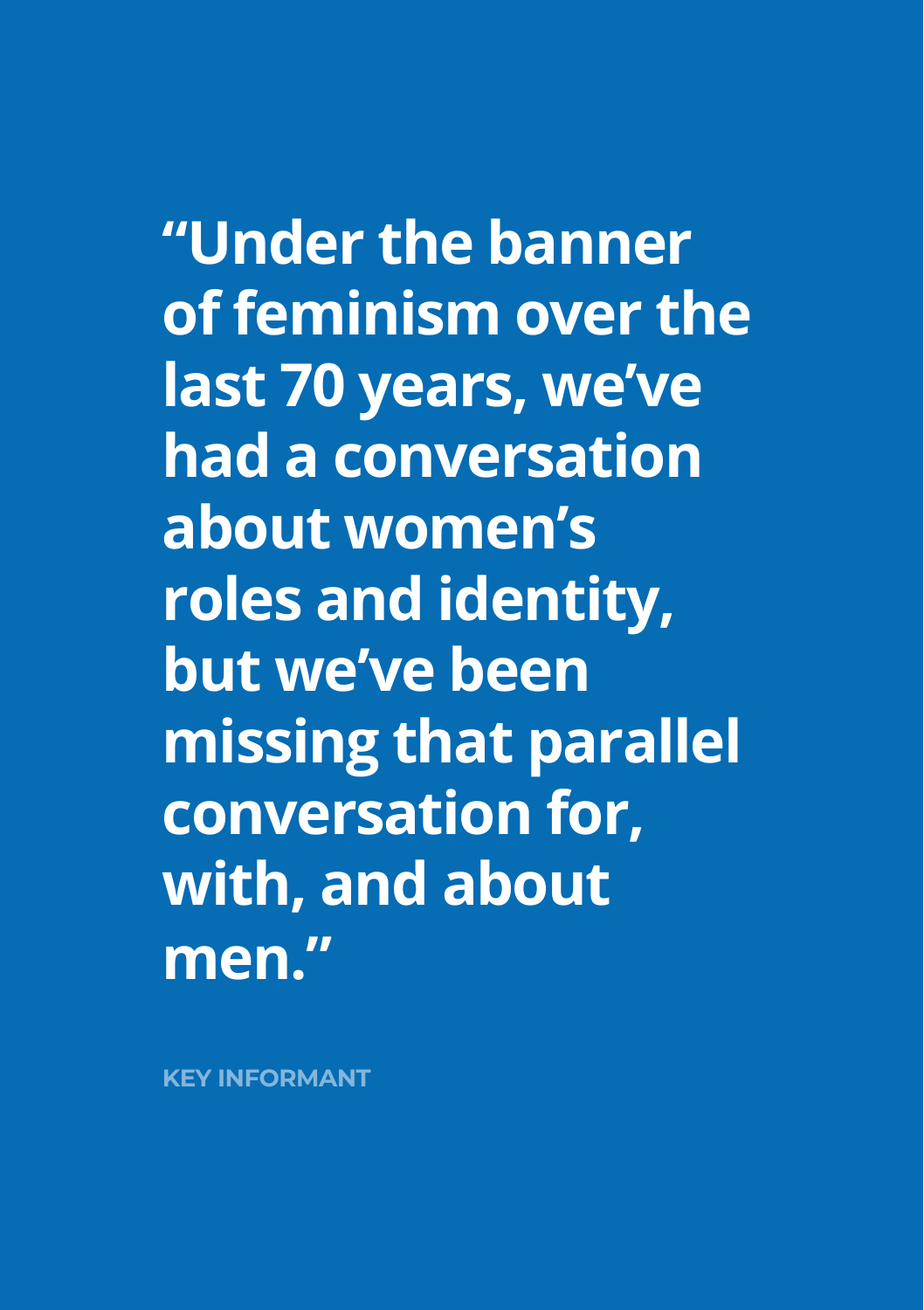### **In what landscape did the policy emerge?**

The historical legacy of the École Polytechnique massacre in Montreal, Quebec, the more recent #MeToo and #TimesUp movements, and other high profile instances of misogyny and domestic and interpersonal violence, such as the incel<sup>2</sup>-motivated Toronto van attack, the Halifax mass shooting, the National Inquiry into Missing and Murdered Indigenous Women and Girls, as well as growing calls for intersectionality and antiracism vis-à-vis the Black Lives Matter movement have shifted the country's social consciousness and resurfaced many important discussions about GBV and gender inequality. While activists and advocates, civil society and government grapple with ways to advance gender equality in this new moment, there is a burgeoning sense that men and boys have a critical role to play in dismantling patriarchy and advancing efforts to achieve gender equality.

Discourse on engaging men and boys varies across different provinces and territories in Canada. Largely driven by the ideological orientations of provincial governments, diverse lenses and approaches to supporting male engagement and mobilization work have emerged (for example, a feministinformed liberal progressive approach, a 'tough on crime' approach, or cuts in funding for social programs, resulting in very limited, if any, support). Meanwhile, social media, investigative journalism, and progressive public campaigns have elevated the public's understanding and drawn threads between harmful masculinities and gender-based discrimination. This has made patriarchy real, tangible, and visible.

<sup>2.</sup> Incel refers to the online community of "involuntary celibate" people (predominantly young cisgender heterosexual men) united by their shared inability to find a sexual or romantic partner and their hatred of women.



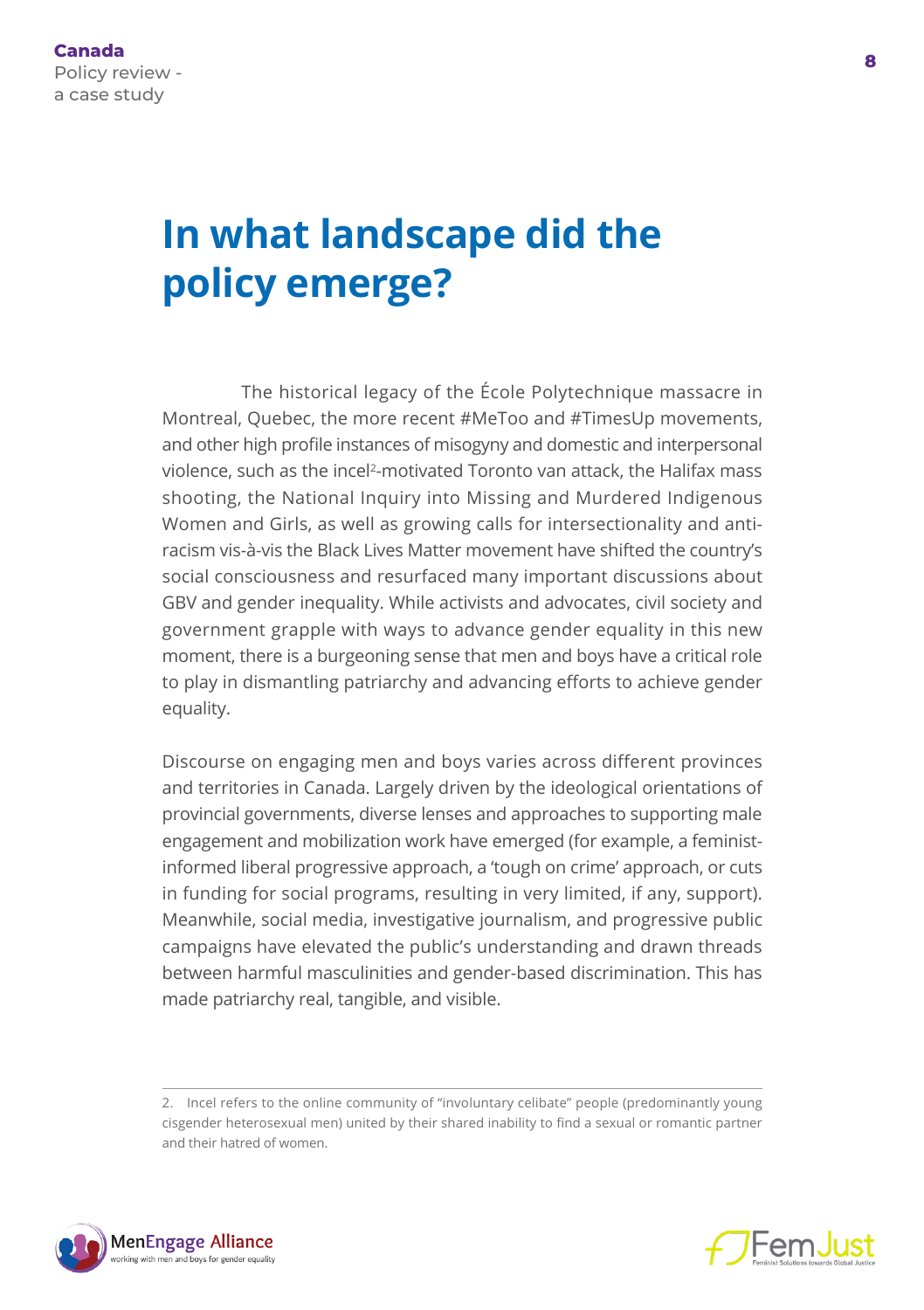The growing visibility of men engaged in this work within feminist spaces, as well as increasing numbers of men's groups receiving funds for work to engage men and boys has contributed to tensions. Women's rights and feminist organizations that have been chronically underfunded and undervalued for decades express concern that resources are pivoting towards the male engagement space while their organizations, which are leading violence prevention efforts, lack resources. There are also questions about who the responsibility to take on male engagement work rests with, and how this potentially shifts the narrative around violence prevention work in Canada. Beyond this, there are other tensions (for example, on the approach and language that is used), as well as a disconnect between academic theory and what is thought to actually work at the community level when engaging men and boys.

Activists working to engage men and boys join through diverse entry points (for example, mental health and wellbeing, arts and culture) and distinct approaches that speak to the experiences of diverse men have emerged with racialized and indigenous activists tending towards using racial equity and anti-colonialism lenses in their interrogation of 'manhood' and masculinity.



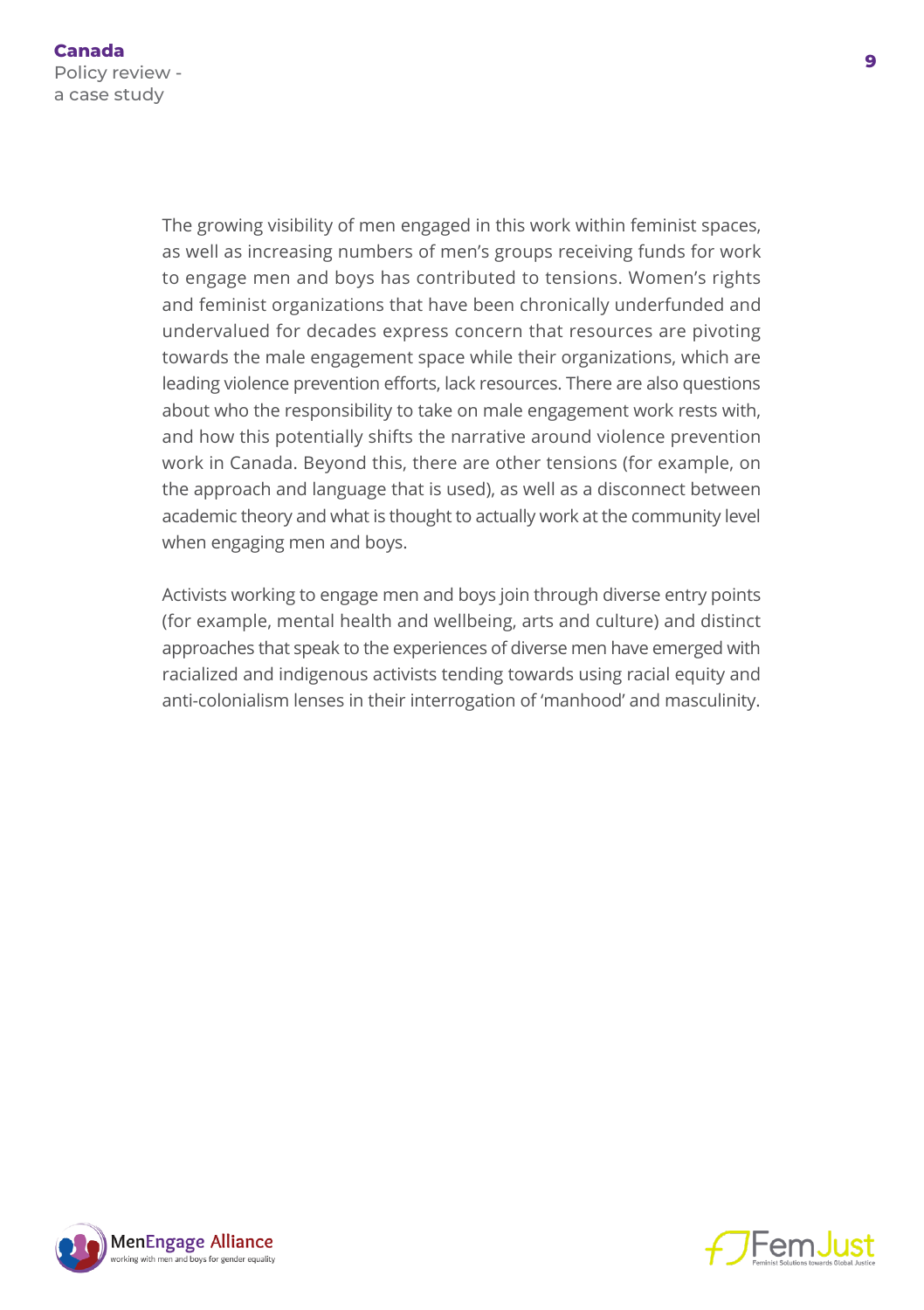### **How was the policy design process carried out?**

In 2017, Women and Gender Equality Canada (WAGE)<sup>3</sup> initiated a series of roundtable discussions that brought together over 200 participants to discuss engaging men and boys for gender equality as part of the government's initial steps towards developing a federal strategy. White Ribbon, an organization that engages men and boys in the prevention of GBV, supported the government to conceptualize and create a framework for the roundtable consultations. As part of this process, a guidance paper was developed for WAGE, with many of the recommendations made by White Ribbon taken onboard by the government. Unfortunately, inadequate time and financial resources to ensure that the guidance was the result of wider collaboration inhibited broad participation- including of feminist movement partners- in this conceptualization process.

A wide range of stakeholders were convened during the roundtable discussions and included community-based organizations, the labor and private sectors, as well as community leaders, and advocates for the rights of LGBTQI, Indigenous, racialized people, immigrants, and young people, among others. The roundtables took place in eight locations across the country and advocates and activists working across these movements were welcome to participate in all locations to ensure a diversity of perspectives were integrated into all roundtables. Key informants agreed that the related process was deeply participatory and transparent although they questioned whether the power dynamics inherent in the government facilitating the roundtables could have affected how openly civil society participated.





<sup>3.</sup> Women and Gender Equality Canada, formerly Status of Women Canada, is a federal department of the government of Canada.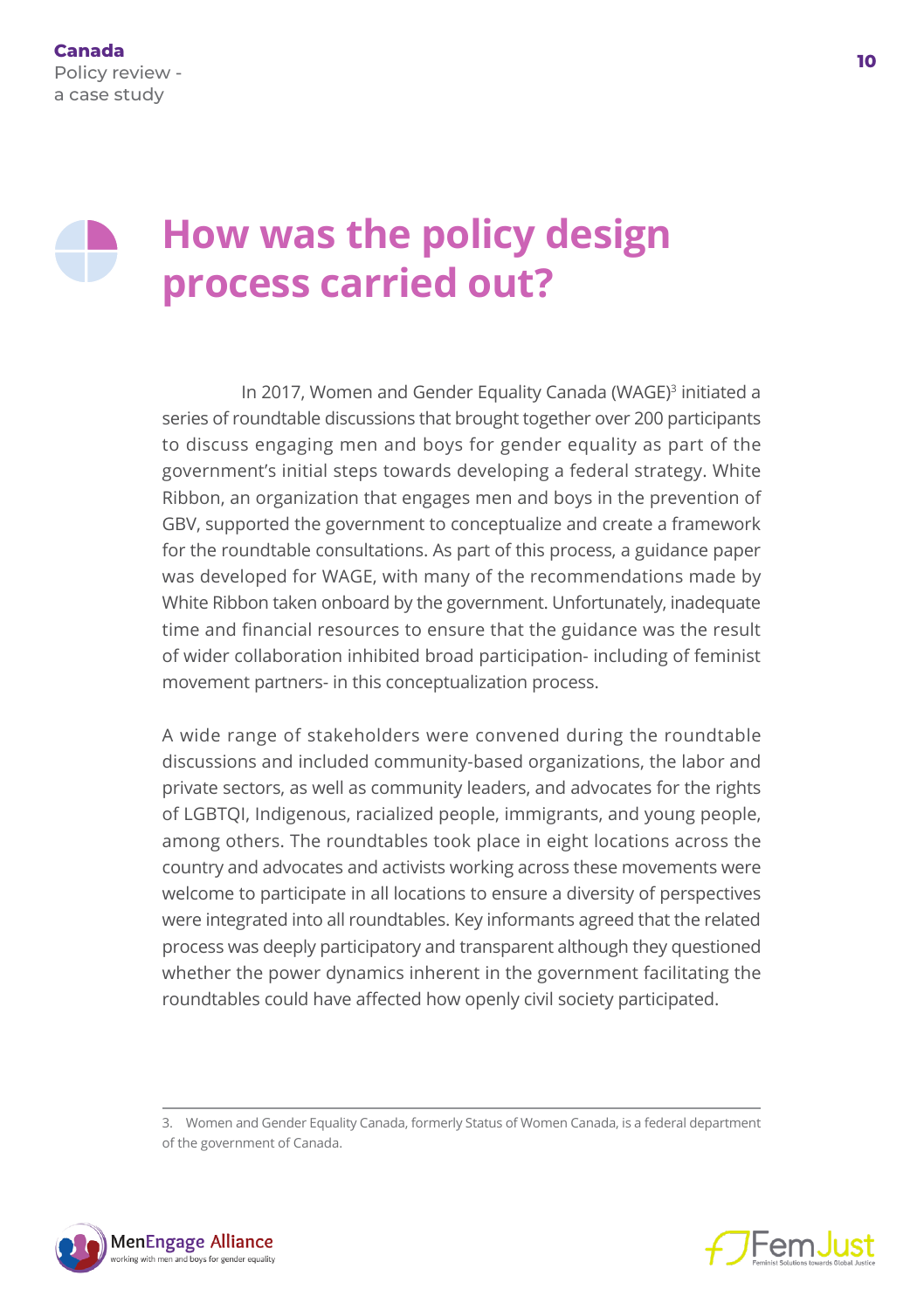### **How are masculinities addressed in the content of the policy?**

The roundtable sessions provided participants with an opportunity to share their experiences of engaging men and boys for gender equality and served to inform government strategy. Four key themes emerged, and were supported by key principles and findings based on the discussions:

#### **A. IDENTIFY PERSISTENT BEHAVIORS CONTRIBUTING TO INEQUALITY TO START UNLEARNING THEM.**

#### **KEY PRINCIPLE:**

• Emphasize inclusiveness and respect for different experiences.

The key findings emphasize the need to compassionately hold men accountable by addressing harmful behaviors, while also 'calling men in' (via awareness raising campaigns, for example) to efforts to achieve gender equality. Participants highlighted that reaching Indigenous men and boys necessitated an approach that was rooted in culture and aligned with ongoing reconciliation work.

#### **B. CHALLENGE AND CHANGE NEGATIVE NORMS, ATTITUDES AND BEHAVIORS THROUGH ACCOUNTABILITY AND HEALING.**

#### **KEY PRINCIPLES:**

- Create room for healing and restorative approaches for individuals and communities.
- Efforts must be gender-transformative, which means challenging



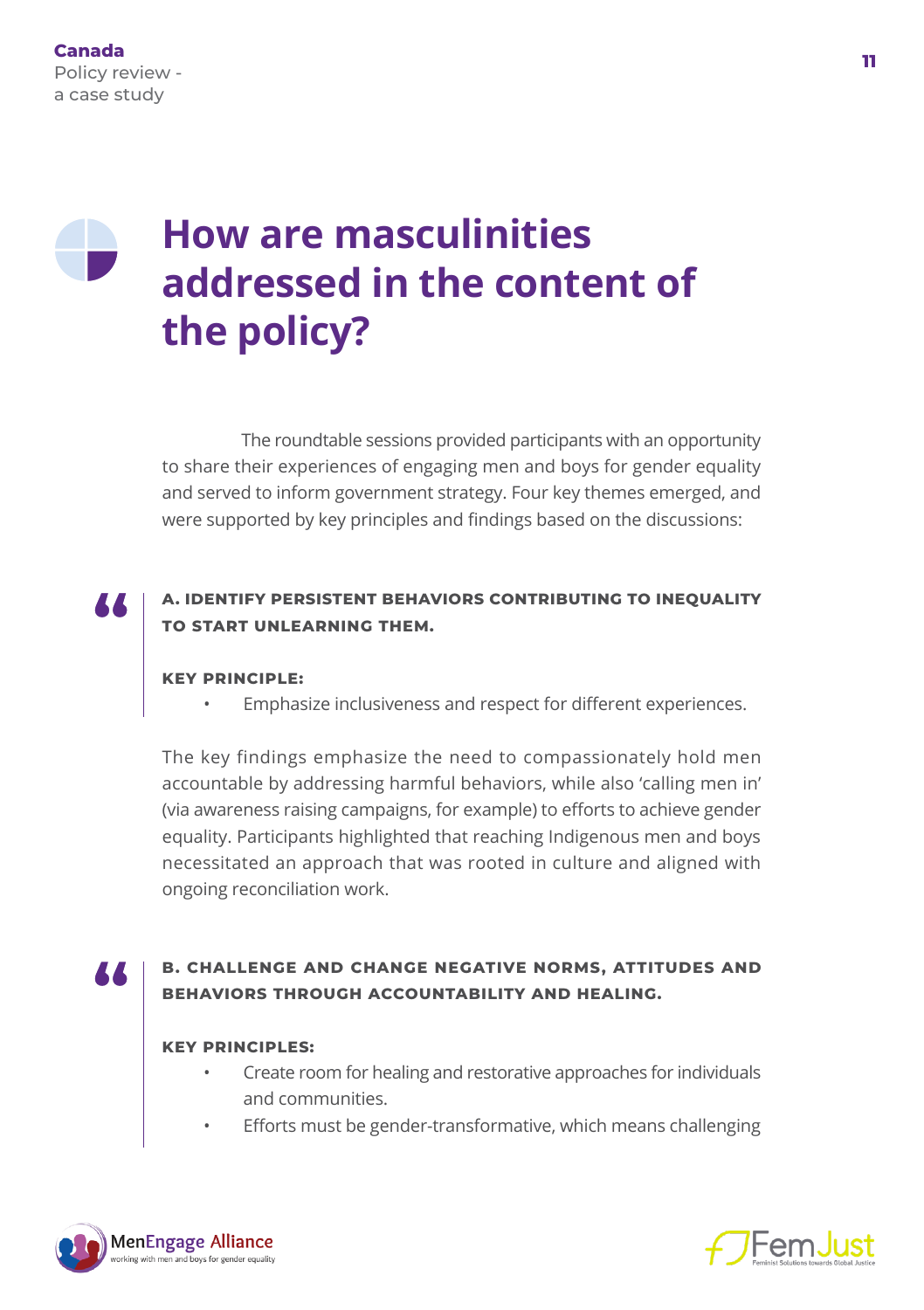and changing the attitudes and behaviors that cause harm. Working towards the goal of gender equality alone, or just holding workshops for men is not sufficient. Men and boys need to lead the transformation of those parts of masculinity that cause harm to others, and to men and boys as well.

The positive modeling of behaviors was identified as a best practice in efforts to challenge harmful norms and behaviors among corporate actors and young people. Participants also highlighted the significance of using healing and restorative approaches where desired (for example, Indigenous communities) as a means of addressing trauma and as a form of justice.

Key findings under this second theme include the need for long-term and sustainable funding that does not divert resources away from women and girls while also developing a differentiated funding stream for Indigenous men and boys and Indigenous communities, in recognition of the country's colonial legacy. A second key finding included the need to involve men to challenge harmful norms in the home, community, and workplace, with a particular emphasis on reaching young men and boys.

### **C. EFFORTS MUST BE SUSTAINED THROUGH BUILDING NETWORKS, SHARING KNOWLEDGE, AND TAKING ACTION.**

#### **KEY PRINCIPLES:**

- Promote collaboration and partnerships to leverage and expand knowledge and resources [in support of reaching achievable outcomes].
- Focus on evidence-based approaches and realistic outcomes."

Participants noted that engaging men and boys will require time and sustained efforts while also highlighting that work can be modeled on the richness of work by movements in Canada that aim to bring about rights and equality. The government has an important role to play in supporting research and knowledge creation in order to nurture the work on engaging men and boys.

The key findings stress the need for federal leadership. This would include a whole-of-government approach in which laws, policies, and mandates



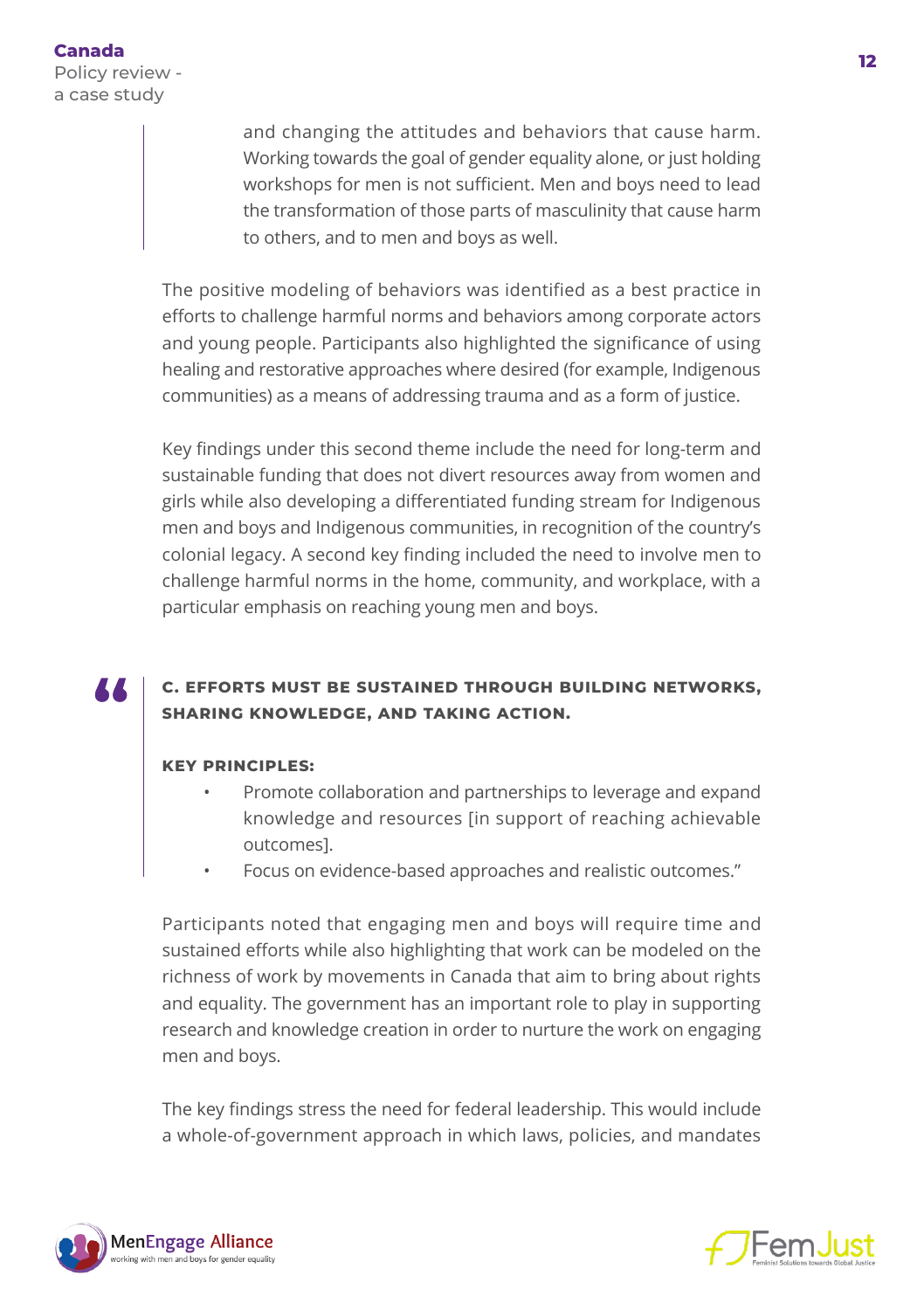are changed or otherwise aligned so that they contribute to long-lasting gender equality. A key informant, however, lamented a missed opportunity as engaging men and boys in violence prevention work was not adequately reflected in this approach. Beyond this, participants also noted the role of the government in amplifying and sustaining the work of organizations by facilitating information sharing among government, civil society, and communities; and collecting benchmarks and indicators on perceptions, gender roles, and the benefits of gender equality to men and boys.

#### **D. ACCOUNTABILITY AND RESOURCE SCARCITY.**

#### **KEY PRINCIPLES:**

Resources for engaging men and boys must not divert from resources supporting gender equality for women and girls, as well as efforts to support non-binary people.

Scrutiny of resourcing for male involvement work by roundtable participants raised concerns mirroring those of women's movements globally. While recognizing the need for long term sustainable funding, a key finding centered on the need for new investments rather than diverting resources from those working on the rights of women and girls. Moreover, efforts to engage men and boys need to be accountable to women and LGBTQI movements.

Overall, participants at the roundtable discussions were able to offer incredibly rich insight on how men and boys could be engaged for gender equality. However, key informants who principally work on male engagement voiced concerns about whether the consultations pushed the needle forward on male involvement work. Rather than taking a "we are here to listen approach" as was done during the consultations, one key informant highlighted that the government could play a role in facilitating difficult but productive dialogue or mediation. For example, citing their own work, a key informant offered that the government could fund opportunities that would bring together men steeped in male-focused trauma work and groups of men that are underserved together with feminists activists entrenched in gender equality and GBV work. This type of collaboration and dialogue can start to build a base understanding of historical trauma, accountability, and meaningful ways to involve men and boys. This approach could act as a



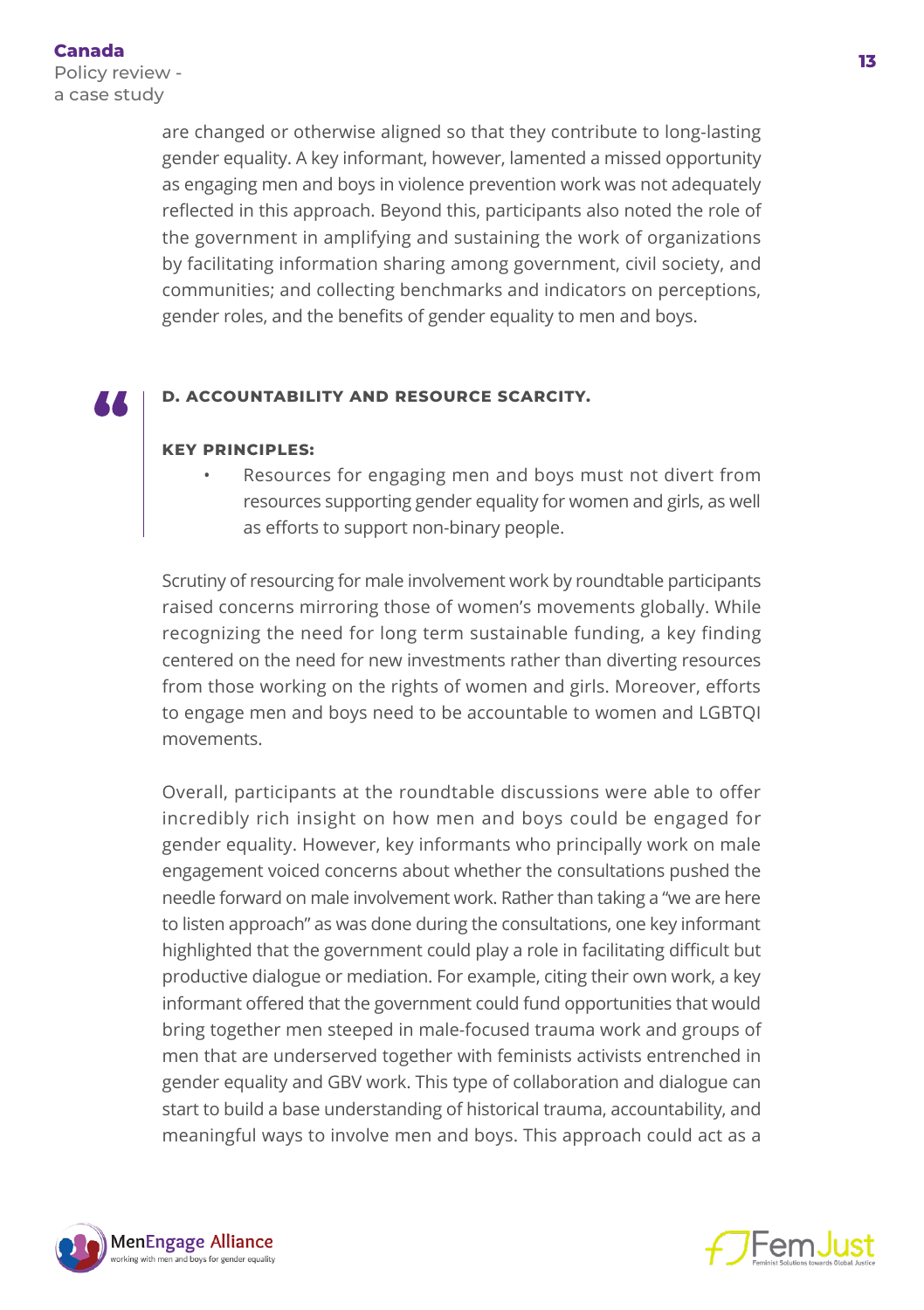healing force for women, men, and LGBTQI people.

The process of developing the strategy supports rather than infringes on the government's significant financial commitments to promote gender equality. The 2019 Federal Budget allocated \$160 million Canadian dollars in new funds to women's rights organizations over five years, totaling \$100 million Canadian dollars per year by 2023-2024. The funds are intended to support women's rights organizations in their work to address the root causes of gender inequalities. The government funded the roundtable sessions as well as research from a separate budget that focused on engaging men and boys for gender equality, recognizing the need for this work not to interfere or compete with funding for women's rights work.



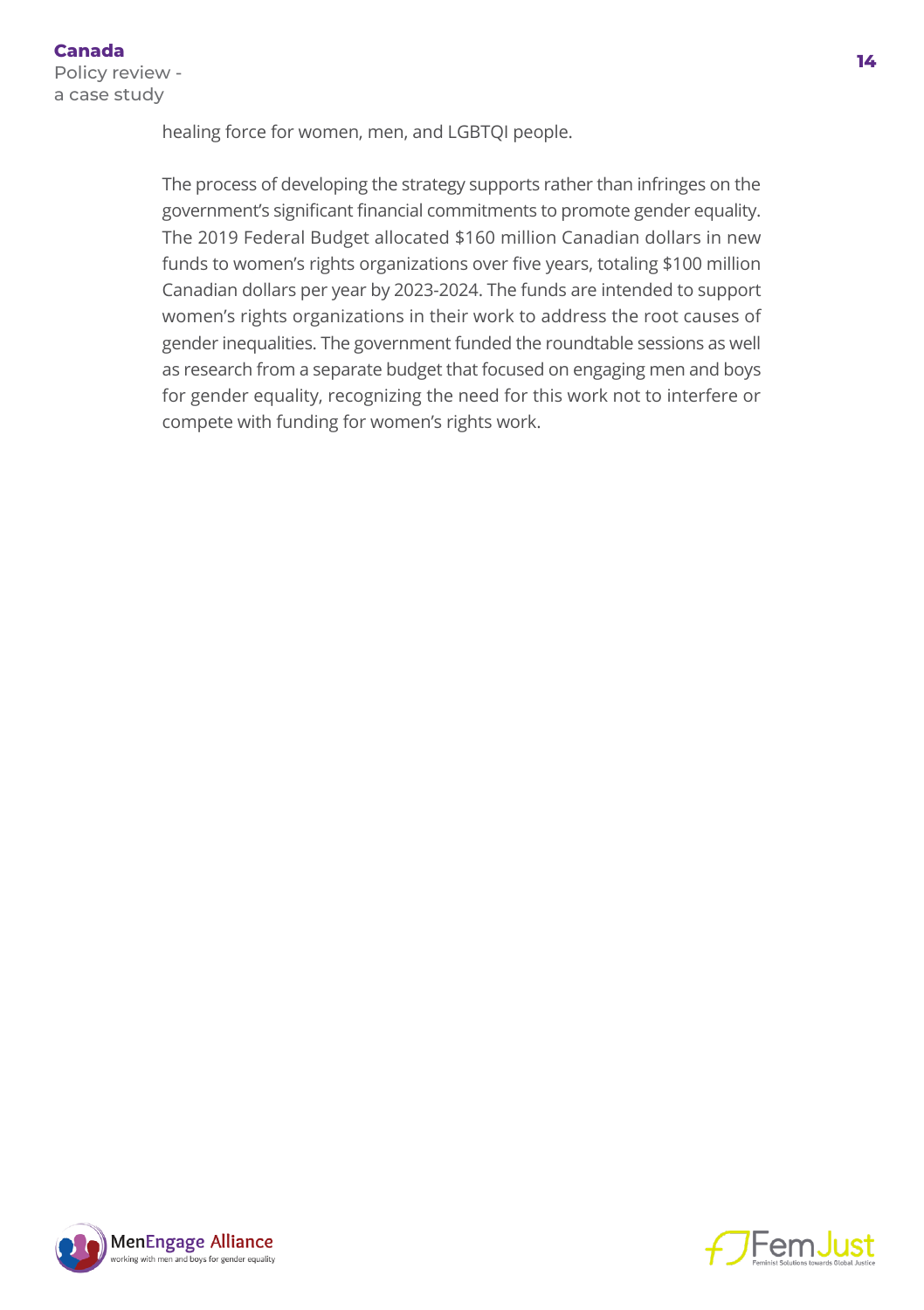### **Implementation and next steps**

'Calling Men and Boys In' is intended to inform any potential strategy that might be developed and while the government is better positioned after the roundtables to move forward with its work on engaging men and boys, it is unclear what steps the government might undertake next. Although the consultations took place in 2017, it took two years to issue the report (released in November 2019), and even still, the government stops short of making any commitments in it. Key informants highlighted that the report mostly covered known ground (i.e. what organizations are doing) rather than sharing information about what the government will do, how they would coordinate work on GBV, and potential resources, among other points of interest. Instead the report broadly recognizes the importance of working with men and boys to achieve gender equality and the government's role as a leader, convener, supporter, and funder but does not expound on this.

Currently, a federal policy on preventing and addressing GBV exists but a national policy, which entails a collaborative process and which provinces would be bound by, does not. Feminist and women's rights activists have expressed concern about developing a strategy on engaging men and boys that is not embedded within a national policy on GBV. Similarly, maleidentified pro-feminist activists agree that any potential strategy should be situated within a national policy on GBV.

Organizations and advocates working to engage men and boys express also ongoing concern with the government's focus on funding 'downstream' or secondary and tertiary prevention, rather than an approach that works across secondary, tertiary, and primary prevention. Although the government's investments in gender equality and women's rights organizations has substantially increased in recent years, one key informant noted that this has not meaningfully supported work to engage men and boys: funding has largely gone to women's organizations focused



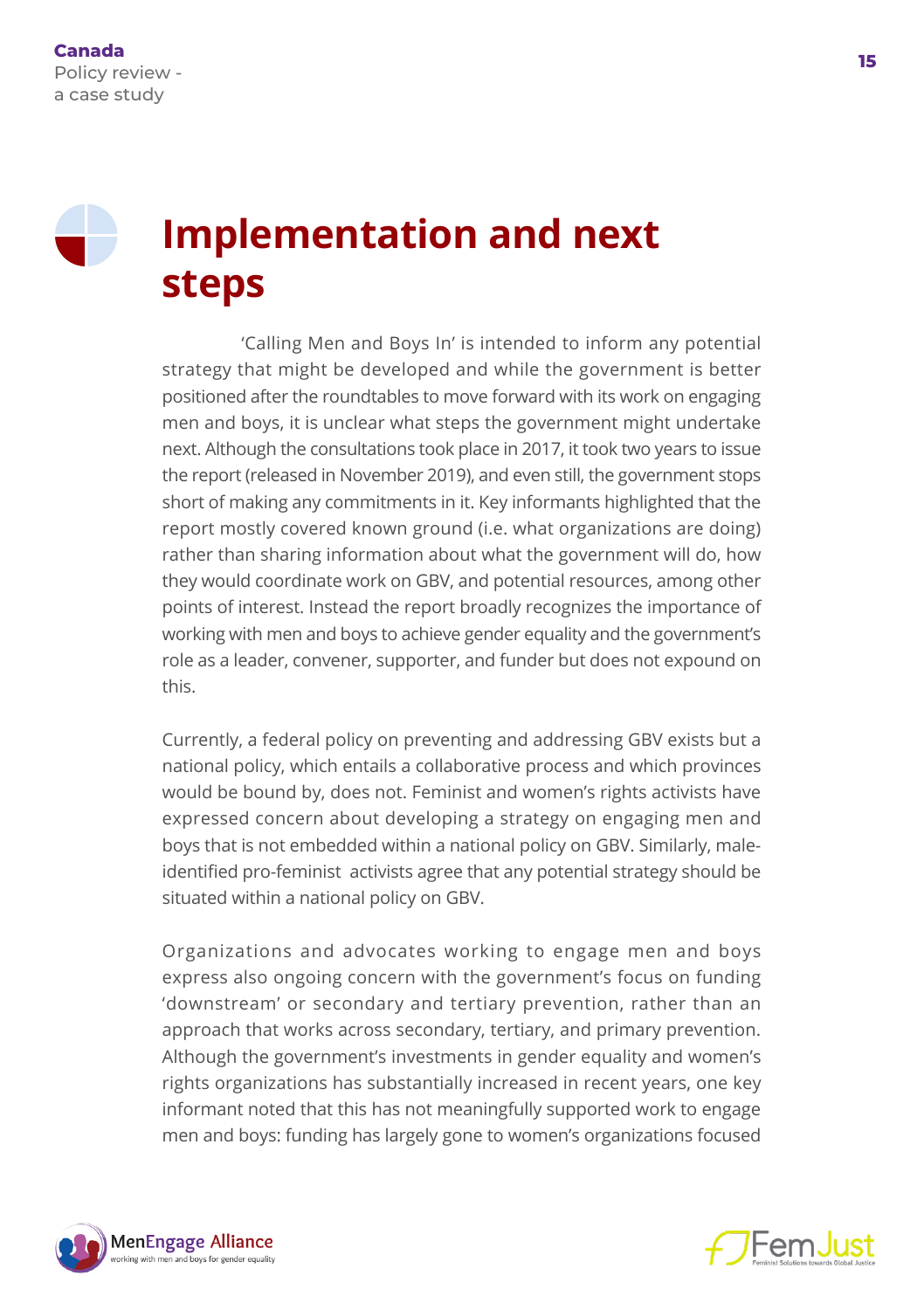on secondary and tertiary approaches. A second key informant added to this, noting that primary prevention efforts which are focused on moving 'upstream' (i.e. interventions that aim to stop violence before it starts, for example, by identifying root causes or drivers of violence), is where much of the work on engaging men and boys currently sits in Canada. Key informants also highlighted that an integrated and comprehensive approach that focuses on the entire prevention continuum would more holistically address violence prevention and dismantle work silos.

There has been some progress. In 2019, the government announced investments of over \$560,000 Canadian dollars for four projects focused on engaging men and boys for gender equality. As part of this investment, the government supported Shift: The Project to End Domestic Violence and Next Gen Men to generate knowledge on what a partnership between male-identified pro-feminist leaders and feminist and women's rights organizations might look like and how their efforts across Canada could be coordinated, with the possibility that it will result in a recommendation of a national network of feminist and pro-feminist groups supporting the government in the development of a national policy on GBV. Unfortunately, although the government did fund this project, it has subsequently been unresponsive in supporting next steps.

There is no information available publicly, and key informants are also unaware of the government's next steps towards a strategy to engage men and boys.

There is no information available publicly, and key informants are also unaware of the government's next steps towards a strategy to engage men. For this reason, this case study does not have any information relating to Monitoring and evaluation, and impact.



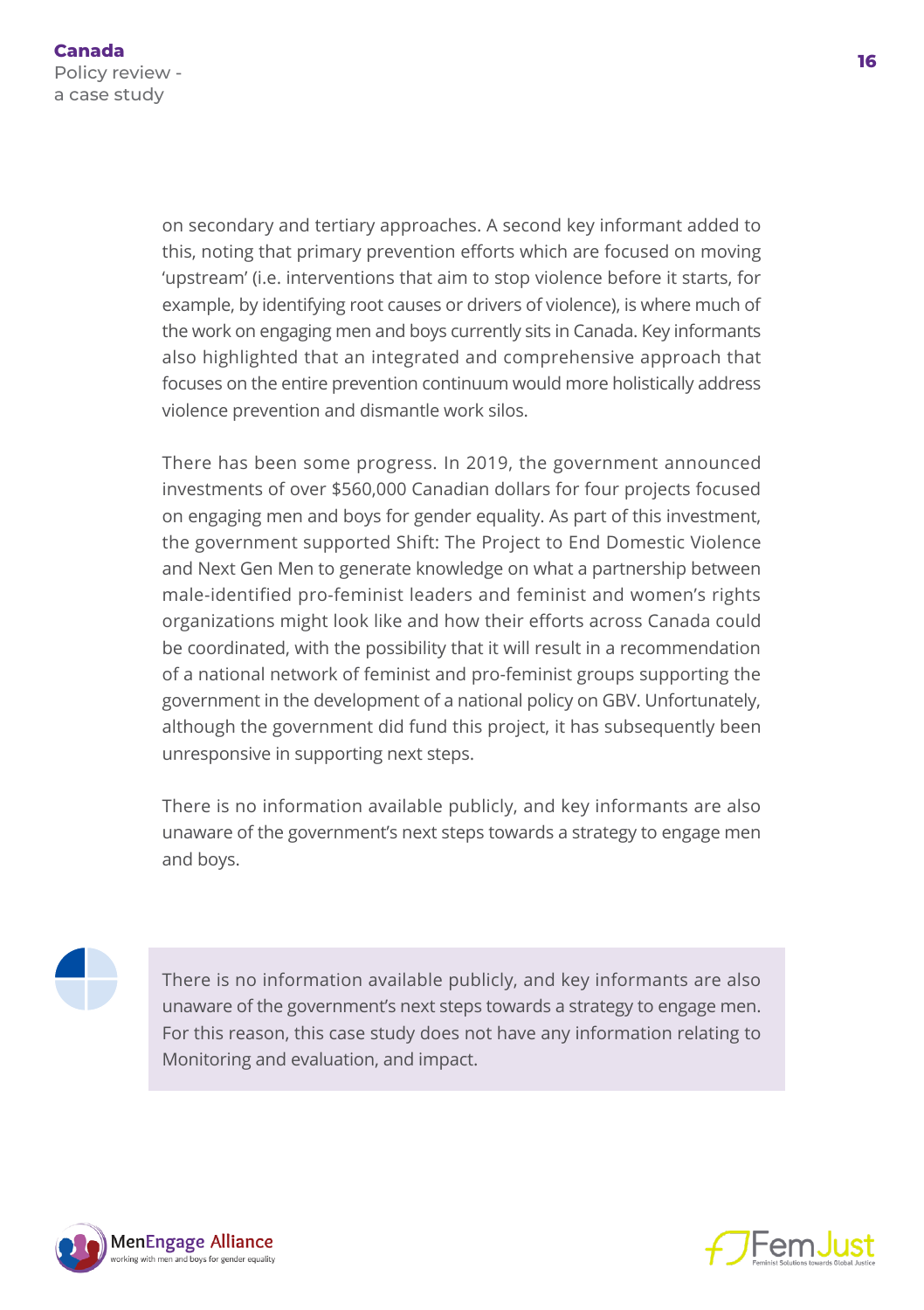### **A closer look at the other case studies**

As part of this initiative, we carried out a review of other national policies, including:

| <b>Costa Rica</b>             | Política nacional para la atención y la prevención<br>de la violencia contra las mujeres de todas las<br>edades Costa Rica 2017-2032 (National Policy for<br>the Attention and Prevention of Violence against<br>Women) |
|-------------------------------|-------------------------------------------------------------------------------------------------------------------------------------------------------------------------------------------------------------------------|
| <b>Czech Republic</b>         | Government Strategy for Equality of Women and<br>Men in the Czech Republic for 2014 - 2020                                                                                                                              |
| Indonesia                     | Government Regulation Number 61 of 2014 on<br><b>Reproductive Health</b>                                                                                                                                                |
| <b>Mexico</b>                 | Estrategia Nacional para la Prevención del<br>Embarazo en Adolescentes (National Strategy for<br>the Prevention of Teen Pregnancy)                                                                                      |
| Rwanda                        | National Policy against Gender-Based Violence,<br>2011                                                                                                                                                                  |
| Sri Lanka                     | Policy Framework and National Plan of Action to<br>address Sexual and Gender-based Violence (SGBV)<br>in Sri Lanka 2016-2020                                                                                            |
| <b>Trinidad and</b><br>Tobago | National Policy on Gender and Development: A<br>Green Paper, 2018                                                                                                                                                       |
| Turkey                        | National Action Plan on Combating Violence against<br>Women (2016-2020)                                                                                                                                                 |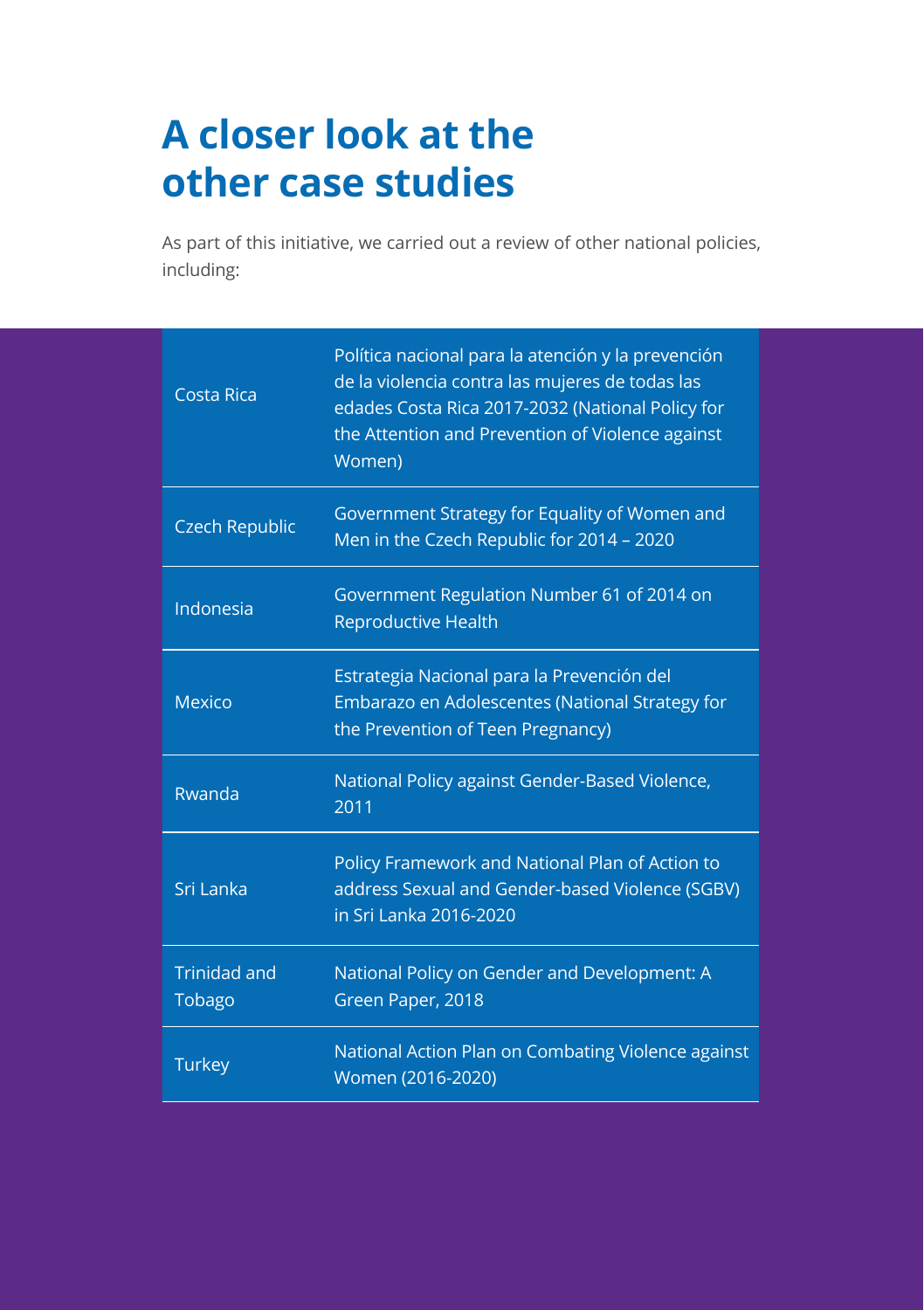### **Cross-Cutting Themes Across All Score Cards**

Some key themes surface from the country scorecards:

#### Almost universally, **gender inequality** is

not fully understood, particularly how patriarchal norms lead to social control of sexuality, sexual behavior, bodies and gender identities, and how this results in oppression and violence against not only women but also queer and trans men, intersex and nonbinary people.

Oftentimes there is a disconnect between a policy's stated intentions and the **implementation** on the ground, which may be poor, or even nonexistent. There is even an instance where a robust policy has been adopted but the government through its actions is actively undermining gender equality and the rights of women and LGBTQI people.

#### **LGBTQI groups and organizations** are

largely absent from the processes of design, implementation, monitoring and evaluation of policies focused on gender equality, gender-based violence and sexual and reproductive health.

Across the board, **human and financial resources**  are insufficient for the effective implementation of the policies assessed. Often national budgets lack the systems and/ or the transparency required in order to track the funds allocated towards the implementation of specific policies.

#### Nearly all the policies include **gendertransformative**

**strategies** to engage men and boys, with a focus on changing the knowledge, attitudes and behavior of men and boys; challenging oppressive social norms and stereotypes; adoption of gendertransformative programs and policies by social institutions; and strengthening the legal and policy framework in favor of gender equality.

A large majority of the policies have adequate accountability mechanisms in the form of **monitoring and evaluation** strategies; however, these are not followed through with sufficient funds or action. Moreover, indicators intended to monitor progress are often quantitative and focused on outputs or outcomes, rather than processes or impact.